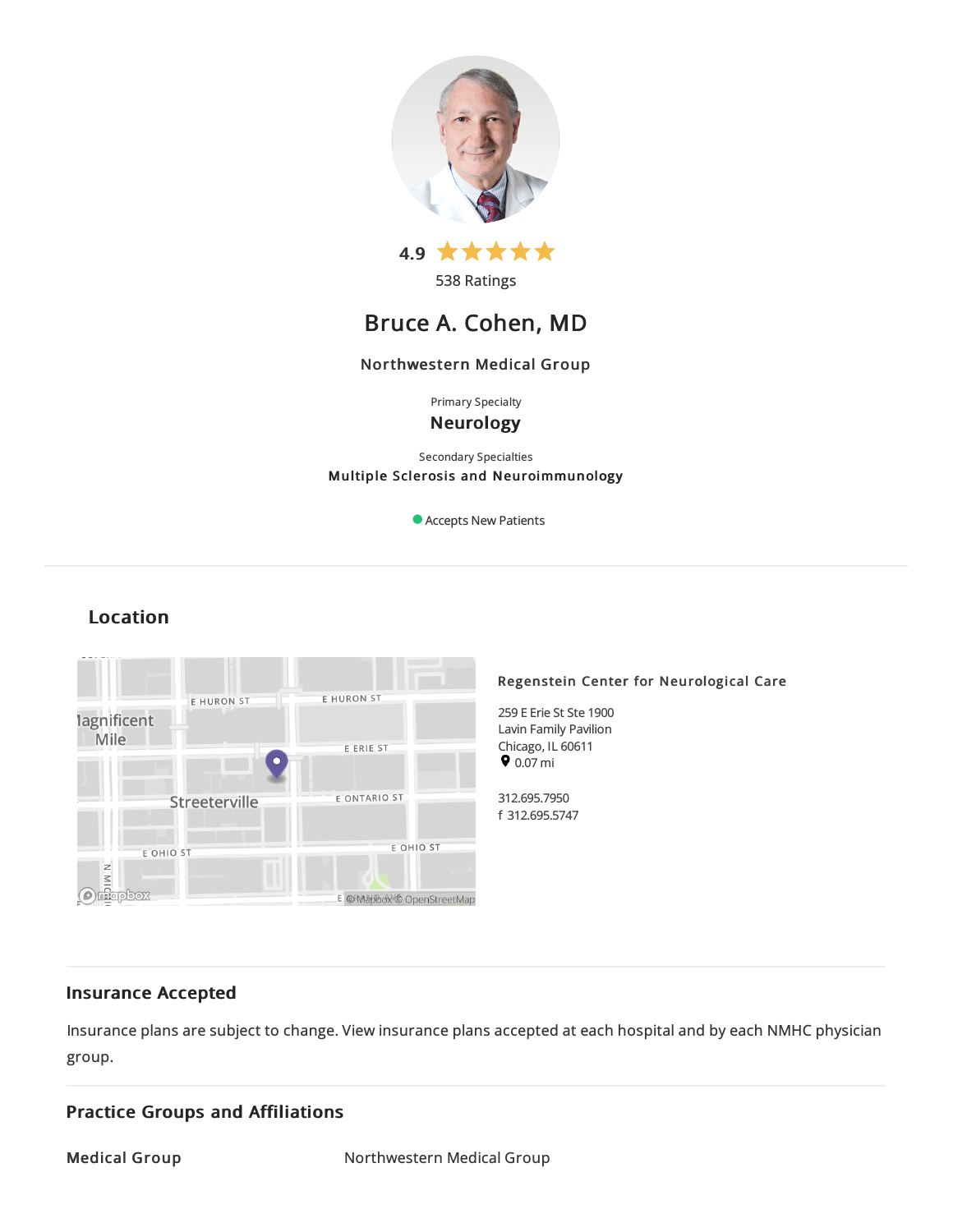| <b>Physician Category</b>  | Northwestern Medicine Physician Network                                                                                    |
|----------------------------|----------------------------------------------------------------------------------------------------------------------------|
| <b>On Medical Staff At</b> | Northwestern Memorial Hospital                                                                                             |
| <b>Education</b>           |                                                                                                                            |
| <b>Medical Education</b>   | MD, University of Illinois at Chicago College of Medicine - 1978                                                           |
| Residency                  | Advocate Health Care (Advocate Lutheran General Hospital) - 1981<br>McGaw Medical Center of Northwestern University - 1984 |

## Board Certifications

American Board of Internal Medicine- Internal Medicine(Certified)

American Board of Psychiatryand Neurology - Neurology (Certified)

## Practice Focus Areas

| <b>Acute Disseminated Encephalitis (ADEM)</b> | Neuromyelitis Optica       |
|-----------------------------------------------|----------------------------|
| Multiple Sclerosis                            | <b>Transverse Myelitis</b> |

## Ratings & Reviews

At Northwestern Medicine, our patient's feedback is important to us. While different care providers have their own unique strengths, we strive to be as transparent as possible with our quality of care. Read more

## Care Provider Ratings

## Overall rating



## Reviews From Patients 253 Reviews

## AUGUST 82021

I have been dr. Cohen's patient since 1995. I recommend him to all I know who have contracted ms. He's the best!

## AUGUST 32021

I am very happy with results of the treatment he has overseen for several decades.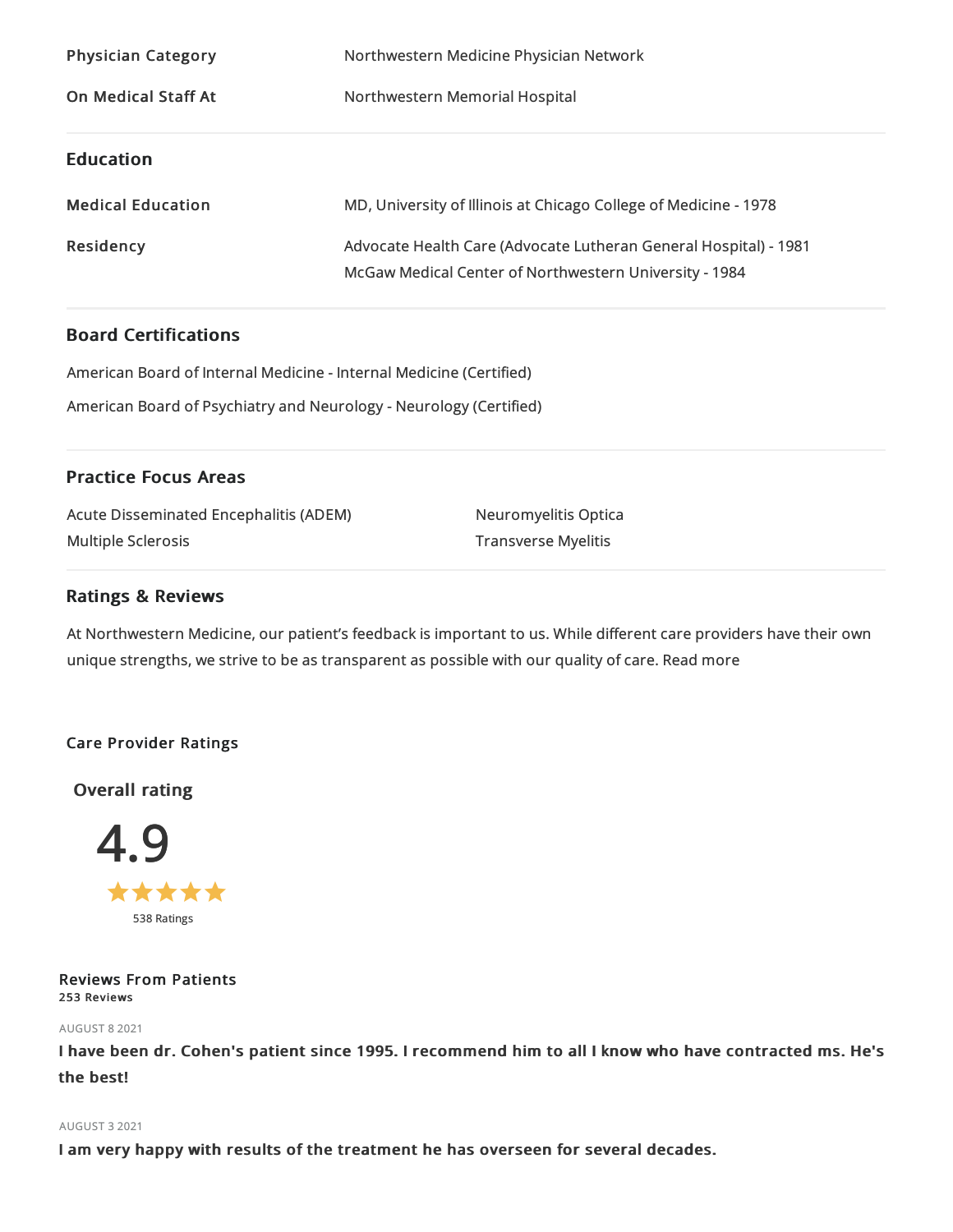#### AUGUST 22021

### He listens.

JULY 312021

## Dr. Cohen genuinely cares about my health

#### JULY 30 2021

## Great Doctor

JULY 30 2021 Dr. Cohen is very knowledgeable about my neurological condition.

JULY 282021 The best and he cares about all of his patients

JULY 232021 He tops in my book.

#### JULY 212021

He seems to take the time you need during an office visit.

#### JULY 192021

Very knowledgeable, sensitive, honest, & available

#### JULY 192021

Originally, in the year 2000, I was told by another patient, that Dr. Bruce A. Cohen was one of the best neurologist in the country. From my own experience, hes definitely lived up to that reputation. I would not feel comfortable seeing another neurologist. Dr. Cohen is brilliant, as well as thorough. He explains everything to me in a way that I can understand. We both play a role in my care, and he allows me to ask the toughest questions, without becoming irritated. Dr. Cohen is the best, and he truly cares about his patients.

#### JULY 172021

He makes sure he understands and addresses all needs of the patient. He consults with other providers when necessary to assure patient is receiving most effective treatment.

#### JULY 162021

Extremely Professional and Knowledgeable about Multiple Sclerosis. Explains diagnosis and treatments clearly and in layman's terms. Spends time discussing and sharing anecdotes about family and other mutual interests.

JULY 162021 Expert in field

#### JULY 162021

Dr. Cohen is very knowledgeable and has a direct yet friendly bedside manner. I trust his recommendations.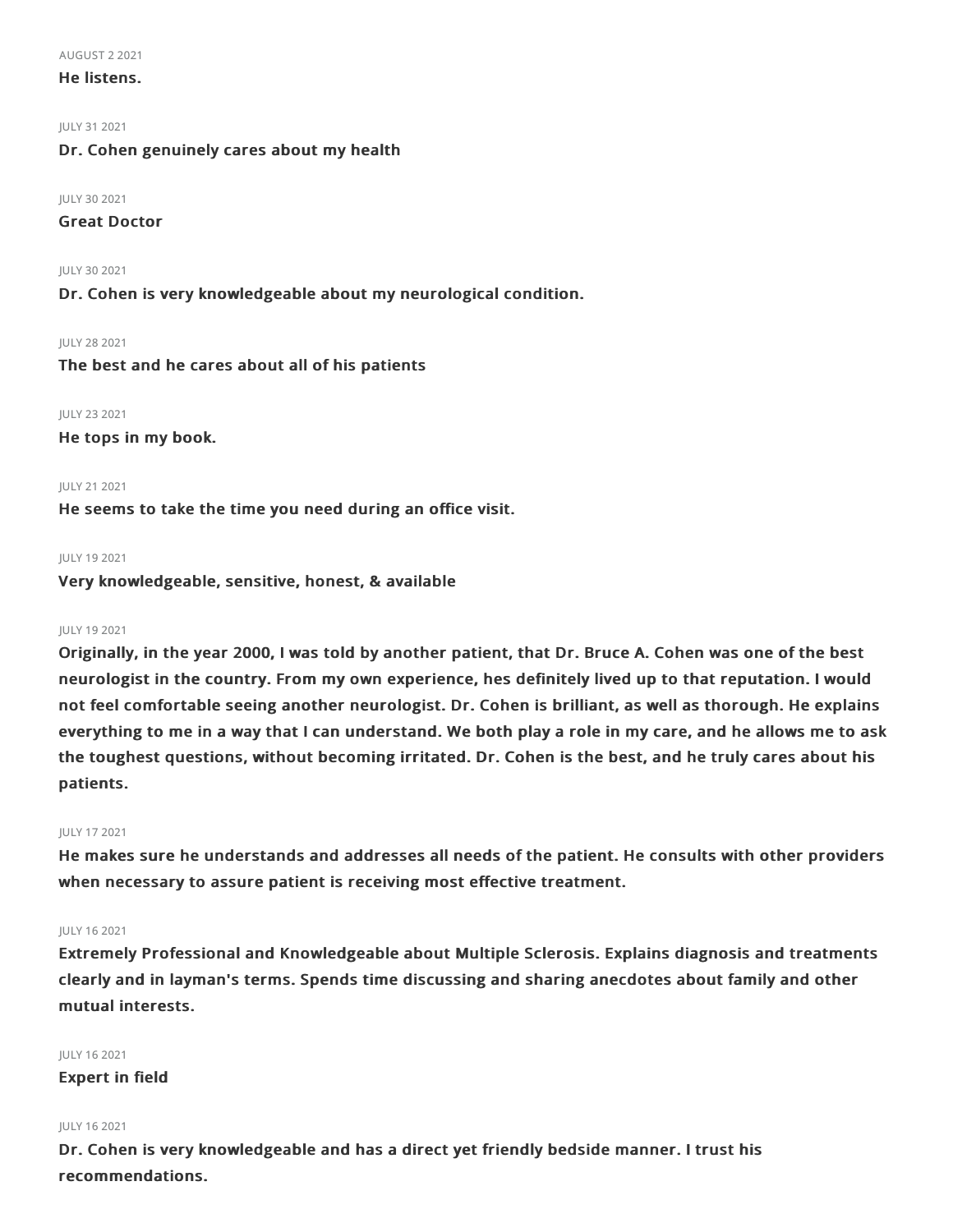#### JULY 142021

## Very concerned and caring doctor, very knowledgeable of my condition

### JULY 122021

Knowledgeable and professional

#### JULY 122021

he has been taking great care of me for a decade and that is the main reason for geat result.

#### JULY 92021

Dr. Cohen is the real deal.

#### JULY 92021

Dr Cohen listens to my concerns and gives feedback.

#### JULY 72021

Gone toDr. Cohen for 20 years. Would highly recommend his knowledge.

#### JUNE 282021

Good doctor.

### JUNE 222021

Dr Cohen is a class act. And even understand a me when I am not.

JUNE 21 2021

Professional, kind, caring

JUNE 172021 He is a good doctor.

JUNE 162021

Takes time with you and very knowledgeable in the field of MS

### JUNE 162021

Dr. Cohen has been my neurologist for 21 years. Not only is he extremely intelligent, he takes time to listen to my concerns and he doesnt rush through appointments. I feel Dr. Cohen genuinely cares and he is at the top of his field. I travel two hours to my appointments and two hours home (total of four hours) to see Dr. Cohen. Well worth it.

#### JUNE 112021

Spends lots of time talking AND listening to patients

### JUNE 102021

Doctor Cohen is a great Neurologist. Before my appointment ends with Doctor Cohen, he makes sure my questions have all been answered, he always explains clearly any changes in my medical condition and he shows me that he cares about his patients well-being.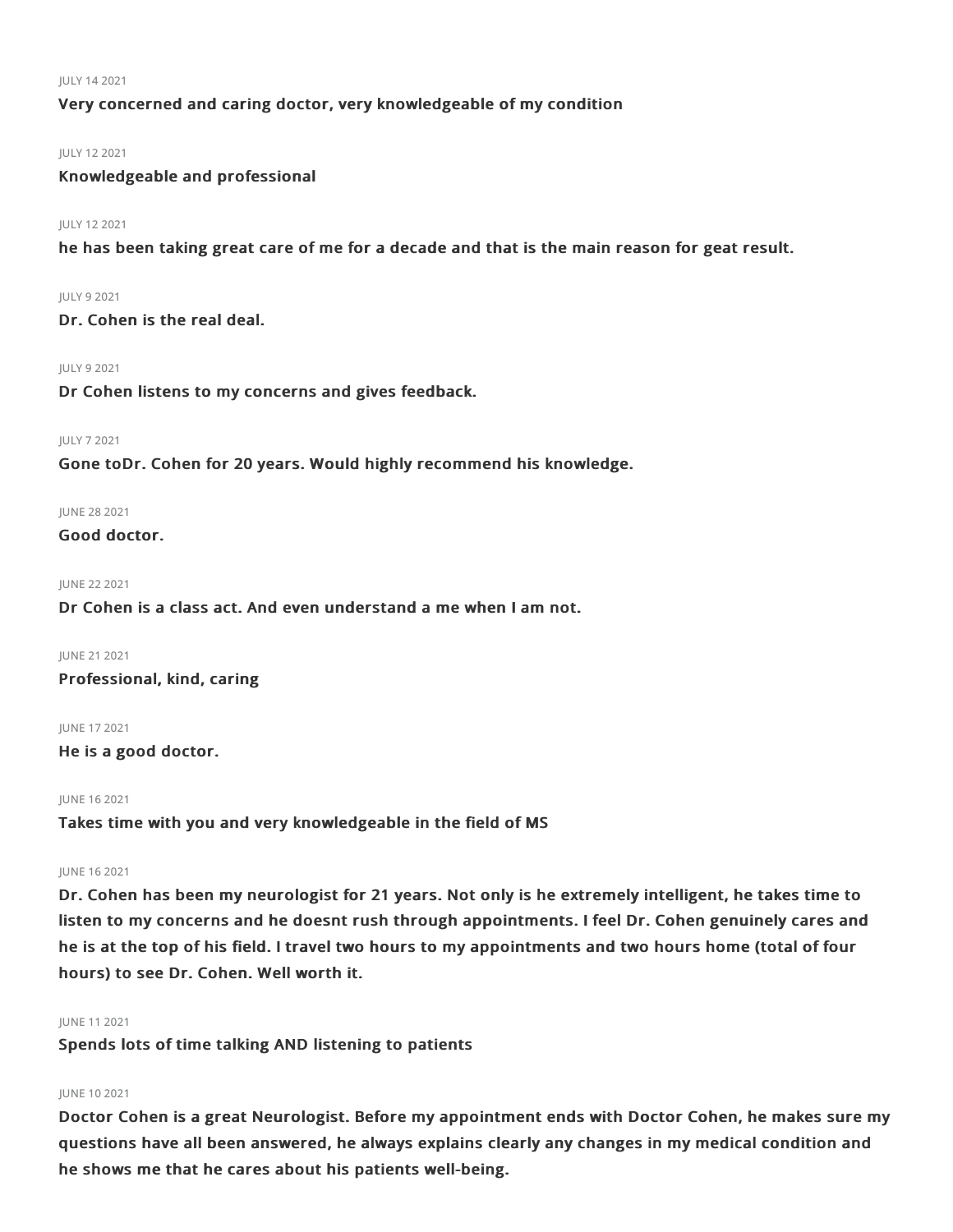#### JUNE 82021

Very knowledgeable and great doctor.

#### JUNE 72021

Dr Cohen has immense experience in his field and he always knowledgeable about whats going on neurologically. He is the best in his field. Thats why when other neurologists read his notes they are golden and they follow them to a Tee.

#### JUNE 72021

Because he's a great doctor.

#### JUNE 22021

Dr. Cohen takes the time to help you understand the progression of your MS.

#### MAY 252021

Dr. Cohen is knowledgable, and always appears interested in my case. He answers all of my questions with thoughtful answers.

#### MAY 242021

Very good and patient Doctor

#### MAY 242021

Knowledgeable, caring

MAY 242021

informed concerned responsive

#### MAY 21 2021

Very thoughtful and allows me to ask any questions. Never rushes!

MAY 182021

Dr. Cohen is always thorough and kind. I appreciate his detailed explanations.

## MAY 172021

He's a great doctor, extremely intelligent, listens when you talk, helpful, kind, caring

#### MAY 172021

Doctor Cohen is extremely knowledgeable and treated me with professionalism and respect. He explained everything throughly. He listens and comprehends every word.

MAY 172021

Best Neurologist

MAY 172021

I have confidence in Dr Cohen.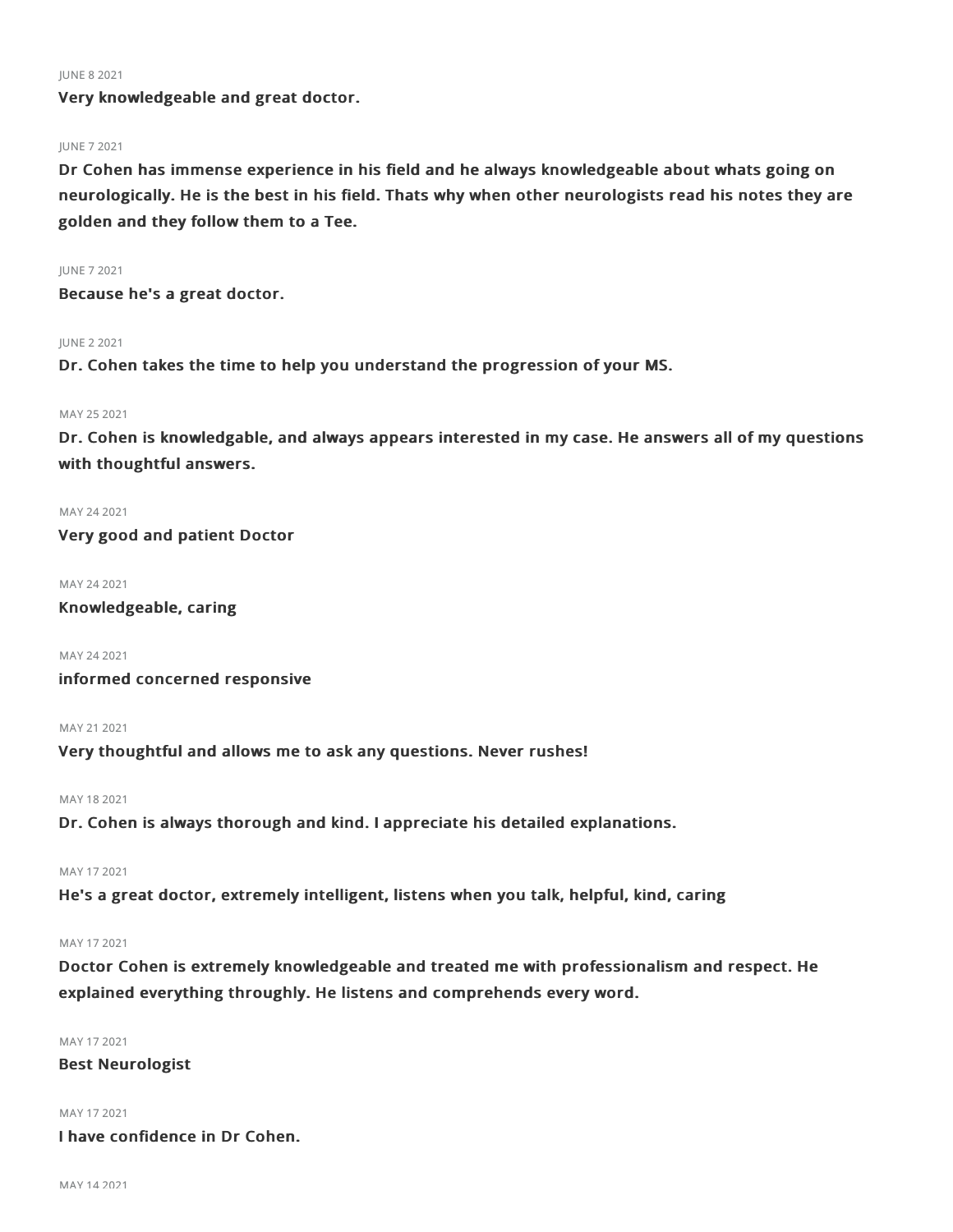#### MAY 142021

Practices evidenced medicine and has a great bedside manner.

#### MAY 122021

He was an amazing doctor. He did exam for a ling time, very understanding and extremely patient. He is one of the most amazing doctors I have ever seen. Very knowledgeable and explained everything and the newest researches in details.

#### MAY 112021

Have a great neurologist who is was very patient knowledgeable yes I will look him in others to him

#### MAY 102021

Very knowledgeable about management and treatment of disease. Considerate and compassionate. Professional and courteous. Always runs on time. 27 year patient- solid relationship.

#### MAY 82021

I've been his patient for a decade and I rely on his professionalism and his knowledge

#### MAY 72021

## Hes the best!

#### MAY 72021

Dr. Cohen does a great job during the examination and making sure all my questions are answered!

#### MAY 52021

Dr. Cohen was very kind and professional. He took the time to explain things and listened to what I had to say. After examination, he referred me to some alternate next steps and made sure I had a plan. Very helpful appointment.

#### MAY 22021

He is very patient when he examined me. Explained what was going on with me. I need to do another M.R.I

APRIL302021

## Covers all basis

APRIL282021

### Very thorough

#### APRIL262021

I feel that he does his best to help me with my medical issue. He is knowledgeable and patient.

APRIL232021

Like I said I am happy with him

APRIL212021

good experience and knowledge; thorough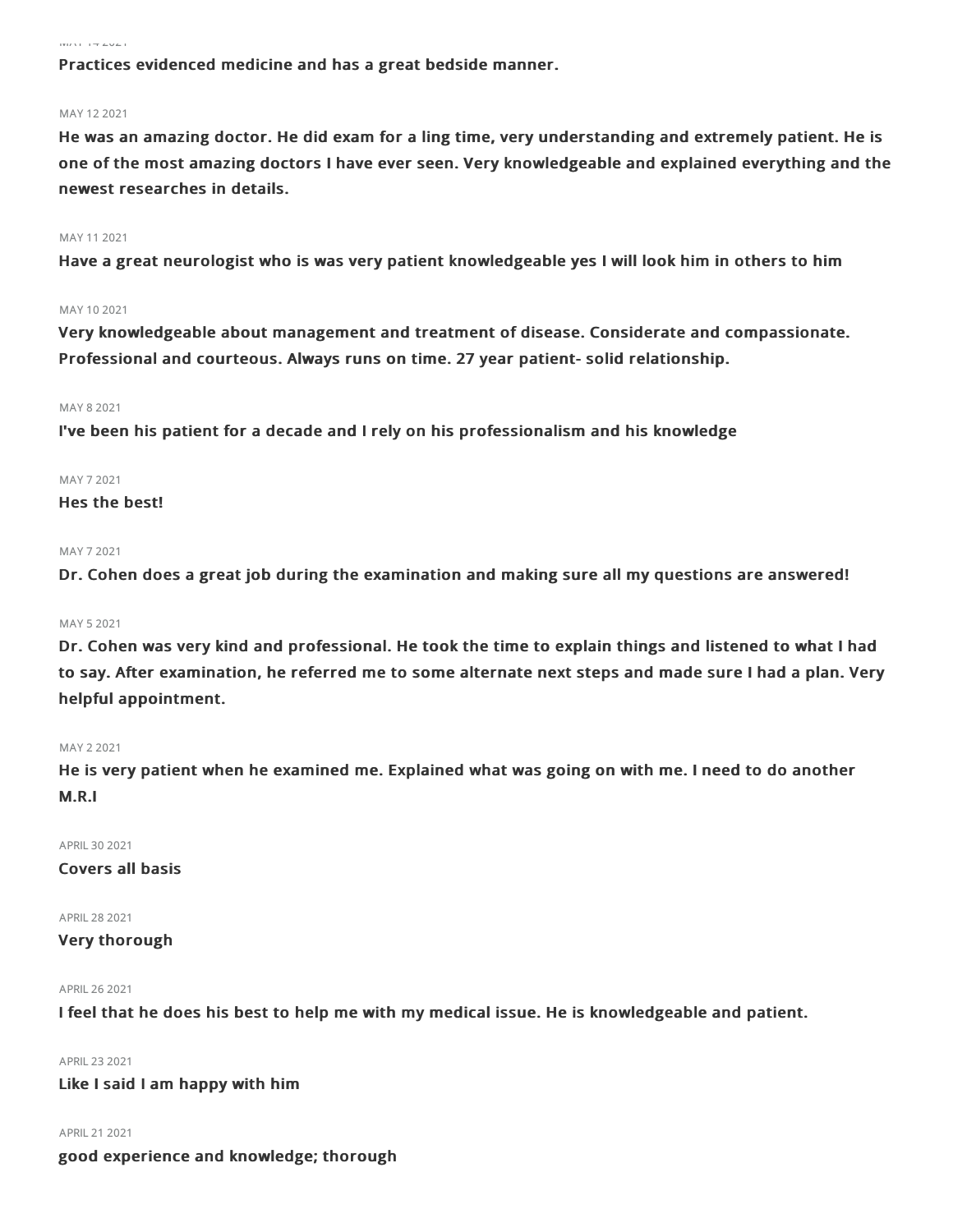## Good

APRIL 19 2021

## Understanding and very caring

#### APRIL 19 2021

Dr listens to patients concerns, issues and explains his decisions on imprving their health.

APRIL182021

## Expertise

#### APRIL162021

I have had Dr Cohen for 21 years and can't imagine where I would be without his care.

#### APRIL 13 2021

very good at asking questions let you answer not in hurry to get to next client just really keep's you on top of you problem

#### APRIL102021

I have seen Dr. Cohen for years. I trust him.

## **APRIL 9 2021**

I always receive excellent care.

**APRIL 9 2021** 

He is the best ,interested caring knowledge, top in his field.

#### **APRIL 9 2021**

Dr Cohen has been my doctor for 12 years and He has managed my care well!

APRIL62021

Very knowledgeable and patient friendly.

APRIL52021

Very thorough and empathetic

## APRIL42021

Never had a bad visit

#### APRIL42021

Dr. Cohen is knowledgeable in his area of expertise, speaks to me in terms/language I understand, is willing to offer help outside of his specific area of expertise, he is organized and he is not condescending.

#### APRIL32021

He explains things in laymen terms so I can understand what's going on!!!!!!!!!!!!!!!!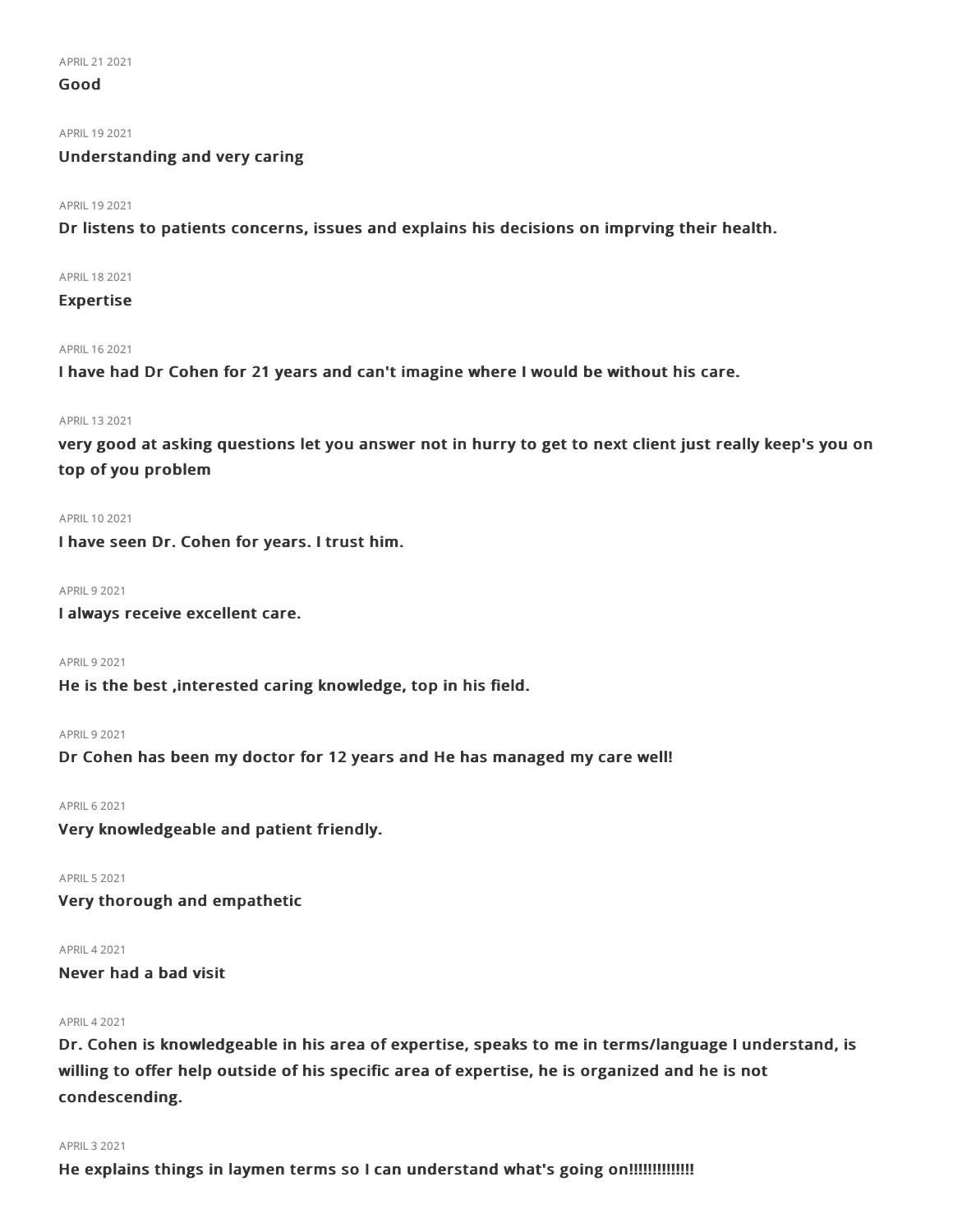#### MARCH 312021

## He is an excellent Doctor! Smart and personable!

#### MARCH 30 2021

also excellent care and communication

#### MARCH 29 2021

Great advice, takes time to answer questions with simple yet scientific answers

#### MARCH 232021

He is always thorough, doesn't rush with appointments, kind and explains everything.

#### MARCH 22 2021

Doctor Cohen listens to my questions and politely answers all of them. He always shows me that he cares about my well-being.

#### MARCH 172021

He's awesome

#### MARCH 172021

He knows MS. Hes pleasant

#### MARCH 152021

Personal interest plus great conoetence

#### MARCH 152021

He has been my Neurologist for at least 18 years. I attribute his care for keeping me ambulatory & without using any devices. We ( my family) really appreciate his knowledge about MS & treatments.

#### MARCH 152021

Dr Cohen takes the time to answer all your questions and provides his valuable knowledge.

#### MARCH 142021

He's terrific! Quiet, thoughtful, careful listener, totally devoted to individualized care. We have real discussion of risks and benefits of all treatment options, and we come to joint decisions on how to proceed. A great combination of doctor, scientist, and human being.

#### MARCH 122021

I've been his patient for 20+ years. He's always been very personable and listens to my issues and responds in a clear and understandable way. He often gives me guidance / advice how to address other health issues, e.g. what kind of doctor to see, where to look for an appropriate one, etc.

### MARCH 42021

Good exam by physician. I did feel he was agitated that I was there and was second guessing the care from my primary neurologist. He excepted my request that I would like to see him yearly and would be there if I would be a benefit from other therapies or studies if needed. Northwestern is a wonderful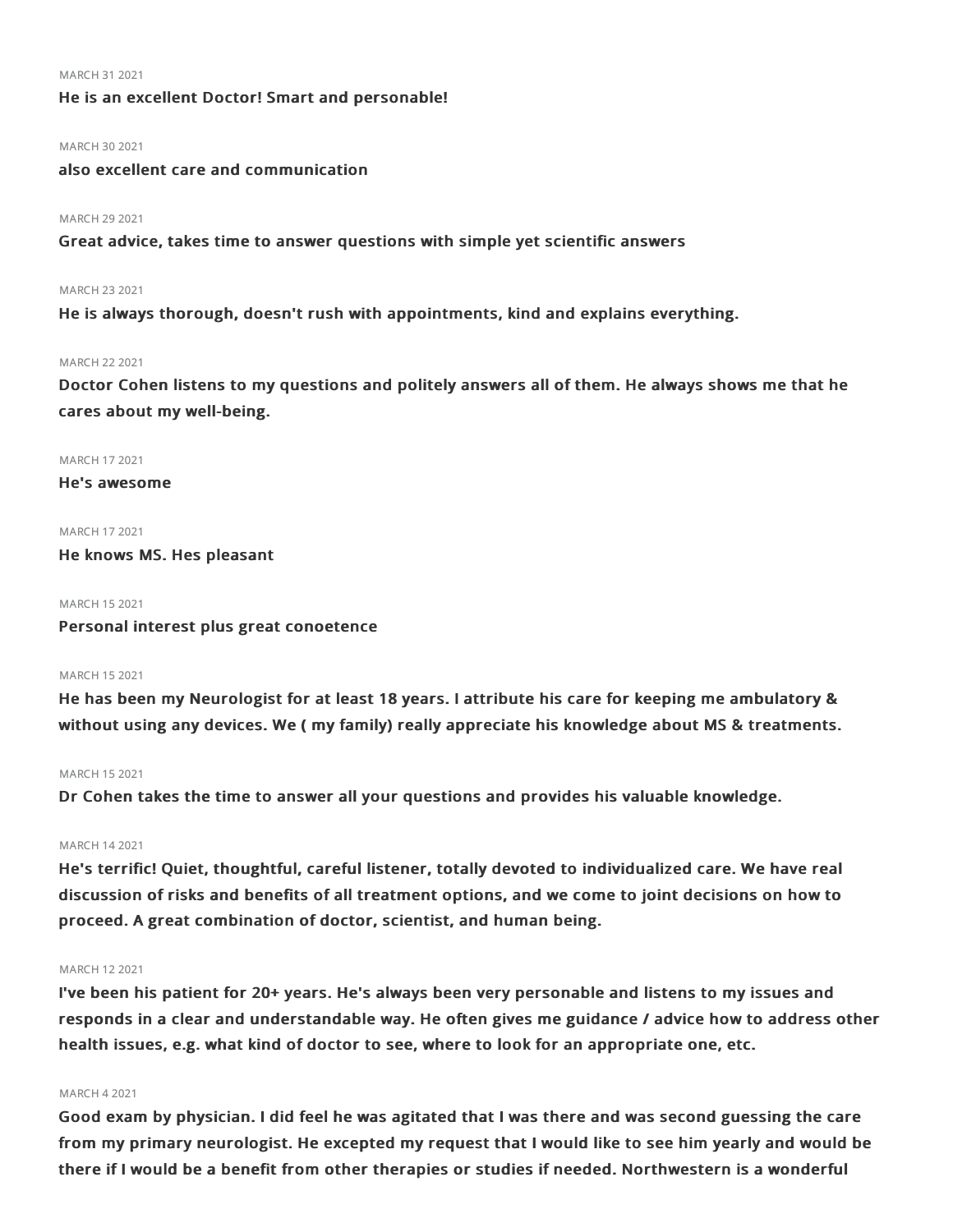medical center. Excellent staff.

#### MARCH 12021

Best doctor for Ms out there

#### **FEBRUARY 26 2021**

I have been a patient of Dr. Cohen for 4 years now, and would highly recommend him to anyone with MS. He takes the time to thoroughly examine any concerns I have and I have never once felt rushed during any of our appointments. He is compassionate, listens to what I have to say, and is receptive if I want to think more about his recommendations before implementing them. He also remembers personal details and checks in, which makes me feel valued as a patient. His team, Chris and Jessica, are also wonderful, very helpful and respond quickly. Thank you, Dr. Cohen!

#### **FEBRUARY 25 2021**

Doctor was knowledgeable about MS and medications. He looked stuff up if he wasnt certain &/or wanted more specific numbers & data.

#### **FEBRUARY 24 2021**

Very knowledgeable and explains everything very well

#### **FEBRUARY 22 2021**

I have been with Cohen since my diagnosis. He clearly explains and answers and questions or concerns I have. Due to my care with him I am considering switching all my doctors to NW instead split across your institution and advocate.

#### **FEBRUARY 20 2021**

He's doctor what care about you and your health extremely.

#### FEBRUARY 19 2021

Anyone that needs a Neurologist, I would suggest Cohen!

FEBRUARY 17 2021 He figured out what i had in 1 week

FEBRUARY 17 2021

Dr cohen has always provided good care to me.

FEBRUARY 152021 Competent, caring. Listens

#### **FEBRUARY 10 2021**

Dr. Cohen is very knowledgeable and also takes the time to explain everything about my condition and care to me.

#### FEBRUARY 102021

Dr Cohen is extremely knowledgeable and helpful. He puts his patients first.